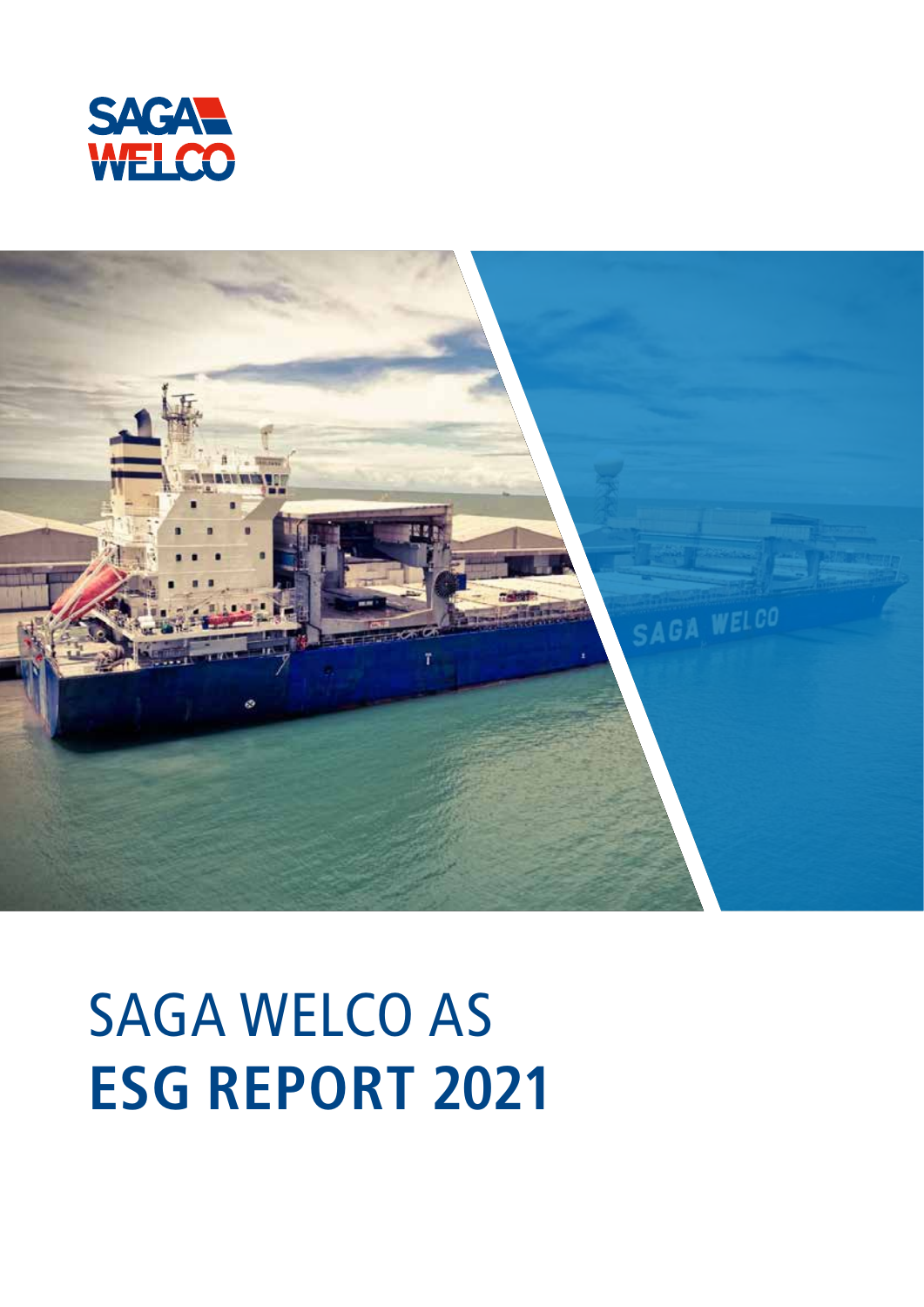Saga Welco AS ('Saga Welco') is a global shipping company that offers high quality solutions for the transportation of kraft manufactured pulps and forest products and clean breakbulk and bulk cargoes. The company is privately held equally by NYK Line and Westfal-Larsen through their wholly owned subsidiaries NYK Holding Europe (NYK) and Armadora AS (Westfal-Larsen).

Saga Welco's report has been prepared in accordance with the Norwegian Shipowners' Association's (NSA) guidelines for ESG reporting as published in November 2021. The ESG topics identified by the NSA cover issues that are material to the shipping industry, based on financial impact and the industry's impact on ESG factors. The NSA reporting guidelines include the Marine Transportation disclosures defined by the Sustainability Standards Accounting Board (SASB), and elements of the following reporting frameworks:

#### **ABOUT THIS REPORT**

The technical management and crewing services of the vessels are the responsibilities of the vessel owners and the data contained in this report regarding such owners' matters are collected from the owners. This report covers the period from 1 January to 31 December 2021.

In many cases, our heroes at sea continue to be the last in line whenever their rights are implemented. There are still countries that refuse crew changes, shore leave and even medical help. Our priority throughout the year has been to keep our employees safe and we pledged to make the safety of our crew our number one priority by signing the Neptune Declaration early in 2021, together with more than 850 organisations and companies.

Saga Welco recognizes that good ESG management is a prerequisite to remain a viable and valuable partner to all our stakeholders. We have always prioritized compliance with the regulatory requirements concerning the environment, the safety of our employees, and the maintenance of good corporate governance. Both senior management and our Board acknowledge that how we monitor, manage, and perform within ESG is vital information to our stakeholders.

Climate risk and compliance with constantly changing regulations represent a significant challenge for the shipping industry. We monitor these changes closely and adjust our business accordingly. At the MEPC76 in June this year, the IMO adopted new requirements for Energy Efficiency Existing Ships (EEXI), Carbon Intensity Indicator (CII) and Enhanced Ship Energy Efficiency Management Plan (SEEMP) Part III. The new requirements are scheduled to be implemented from 1 January 2023. Subsequently, at the IMO MEPC 77 meeting in November 2021, held in the wake of the COP26, IMO commenced the review of the initial IMO Strategy on GHG emissions reduction for ships. There was consensus that, to stay within reach of the 1.5°C goal of the Paris Agreement, the shipping industry needs to accelerate the decarbonization process and target net-zero emission by 2050. Saga Welco welcomes new regulations that will drive the industry in a positive direction.

To accelerate decarbonization, it is imperative that necessary research and development activities are equally accelerated, and the Technological Readiness Level (TRL) must be ensured. As just one shipping line, there is a limit to what we can do to reduce emissions and improve efficiency. Significant and substantial technological development and innovation must be seen at the industry scale. This technological uncertainty is the largest obstacle today for international shipping to commit to the IMO ambitions and to plan for investments in new technologies and alternative fuel propulsions.

Regardless of these challenges, at Saga Welco, we aim to do our part. In 2021, we have continued our efforts to improve fuel and energy efficiency through our Ship Energy Efficiency Management Plan (SEEMP). We are focused on efficient scheduling, route selections and speed controls with assistance from the weather routing services. In addition, we are committed to ensuring that our entire fleet is compliant with the IMO Ballast Water Management Convention. In support of the IMO's climate change strategy towards 2050, Saga Welco is in constant dialogue with our owners regarding plans to improve energy efficiency in our operation.

We are also proud to be involved in several port initiatives that aim to protect marine species and contribute to the sustainability of the industry, such as the The Vancouver Fraser Port Authority EcoAction Program and the Port of Los Angeles Speed Reduction Program.

This is our third ESG-report. We aim to transparently disclose our environmental, social and governance performance in 2021, using recognized reporting standards including the Sustainability Accounting Standards Board (SASB) Marine Transportation Standard and the Norwegian Shipowners Association Guidelines for ESG-reporting. We invite you to read the report and welcome your feedback.

Tønsberg, 6 April 2022

**Fumitake Shishido** President and CEO Saga Welco AS

#### **ABOUT SAGA WELCO**

### MESSAGE FROM THE CEO

While the rest of the world has slowly started to learn how to live with Covid-19, the shipping industry continues to face closed borders and constantly changing regulations, effecting our seafarers. 2021 marked a high point for the industry as seafarers were recognised as key workers in some parts of the world, ensuring that they could return home at the right time and have the opportunity to receive vaccines at port. Unfortunately, that is not the situation in all places.

Saga Welco AS is the commercial manager of the fleet pool of the owners' vessels, and its mission is to achieve improved trading results through unified marketing efforts and higher operating efficiency arising from larger size of operations. Our fleet of open-hatch gantry crane vessels ensures that our service is of the highest standards in quality and cargo care.

Our global customer service network provides reliable and flexible solutions to our customers around the world.



#### Norges<br>Rederiforbund Norwegian Shipowners' Association



**Dedicated** People **Flexible** Solutions **Reliable** Carrier

THE SAGA WELCO VALUES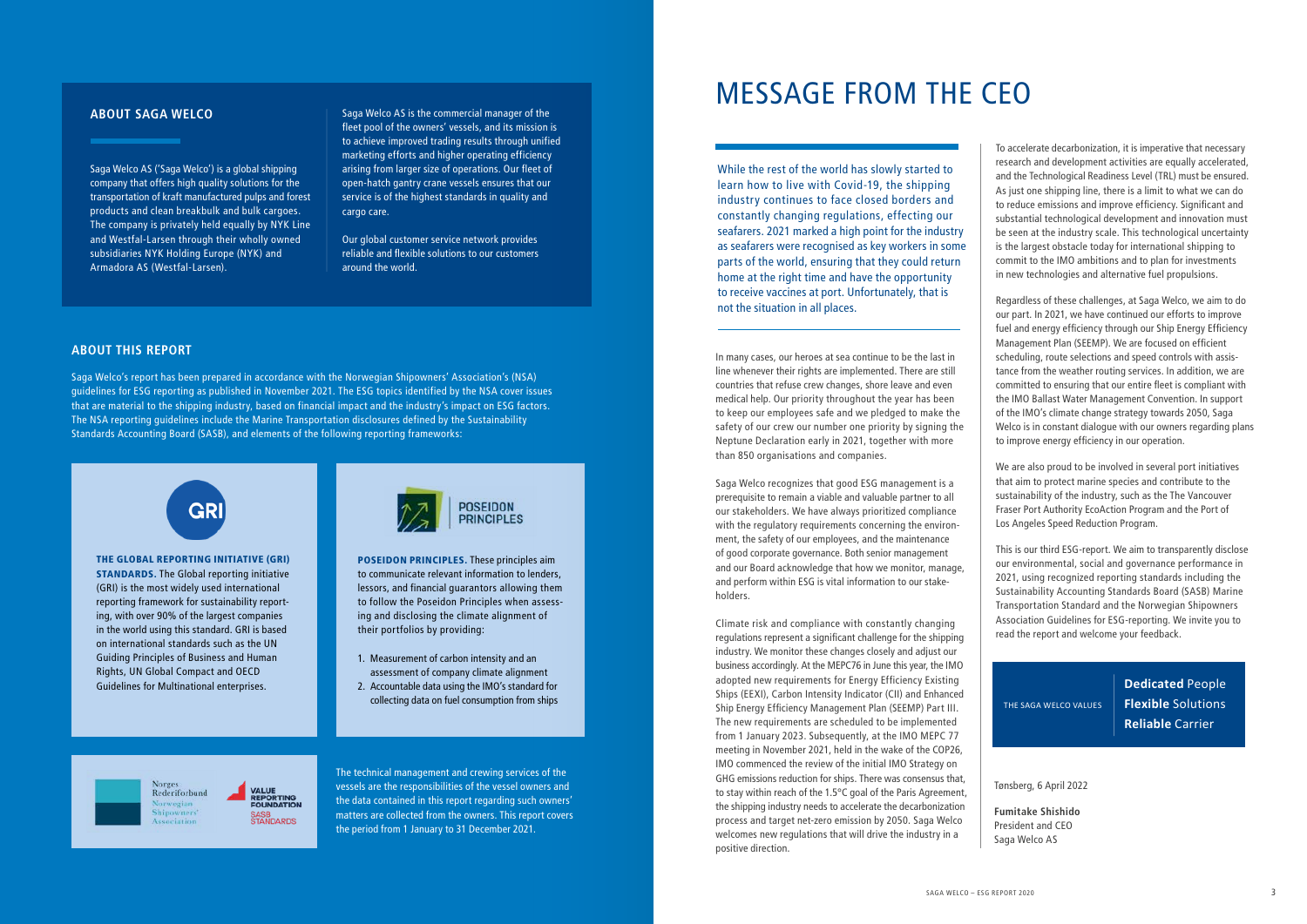#### **ESG MANAGEMENT AND RESPONSIBILITY**

Our Board of Directors (the Board) is responsible for the management of Saga Welco and for safeguarding the company's operations. The President / CEO is responsible for ensuring that the determined frameworks and the decisions made by the Board are applied to day-to-day management.

The President / CEO has the overall responsibility for ensuring that governance is effectively implemented and monitored in the company. The corporate and functional policy owners are responsible for complying with the policy principles and report to the President / CEO.

Saga Welco's Code of Conduct, Anti-Corruption Policy and Anti-Bribery Policy are the three major corporate govern ance policy documents and they have been implemented in the company's Quality System under the ISO 9001-2015 standard. These policies apply to all Saga Welco employees to ensure that their behavior conforms to the highest ethical standards and is in accordance with all applicable laws, rules and regulations. The Compliance Officer is respon sible for ensuring adherence to these corporate policies. The role includes providing compliance assistance, monitoring of compliance and handling of reported viola tions through our internal and external whistleblowing mechanism. The Compliance Officer prepares, coordi nates, and oversees periodical execution of the training program related to those governance policy documents, and reports outcomes directly to the President / CEO. To provide assurance that our internal control systems and procedures effective in preventing bribery and corruption, the company is subject to regular internal and external audits.

#### **THE UN SUSTAINABLE DEVELOPMENT GOALS**



Saga Welco supports the UN Sustainable Development Goals (SDGs), a collection of 17 global goals set by the United Nations General Assembly in 2015. We have prioritized four SDGs where we believe we can have the most significant positive impact.

- SDG 13 Climate Action
- SDG 9 Industry, Innovation, and Infrastructure (target 9.4)
- SDG 14 Life below water (target 14.C)
- SDG 16 Peace, justice and strong institutions (target 16.5)

#### **COOPERATION INITIATIVES**

### Getting to Zero Coalition

The shipping industry's ESG challenges require joint action between the carriers and our stake -

holders, including industry peer members, service providers and the regulatory authorities. Anglo-Eastern Ship Manage ment Ltd, which is the ship manager for 35 vessels in Saga Welco's fleet, is a member of the maritime industry group's Getting to Zero Coalition. The purpose of the coalition is to have commercially viable, zero emission ships operating by 2030. Saga Welco is a certified member of US CTPAT (Customs Trade Partnership Against Terrorism) program, which aims to strengthen international supply chains and improve the United States border security.

It is our intention to formalize Saga Welco's commitment to anti-corruption by joining the Marine Anti-Corruption Network (MACN). We are always on the lookout for other ESG-related initiatives that we believe will help us achieve our ESG goals.







## ESG GOVERNANCE AT SAGA WELCO

The shipping industry is exposed to inherent risks related to emissions, spills, marine casualty, health and safety, corruption, and regulatory changes. To minimize such risks, Saga Welco has established policies and procedures to ensure proper handling of these risks in our daily operations.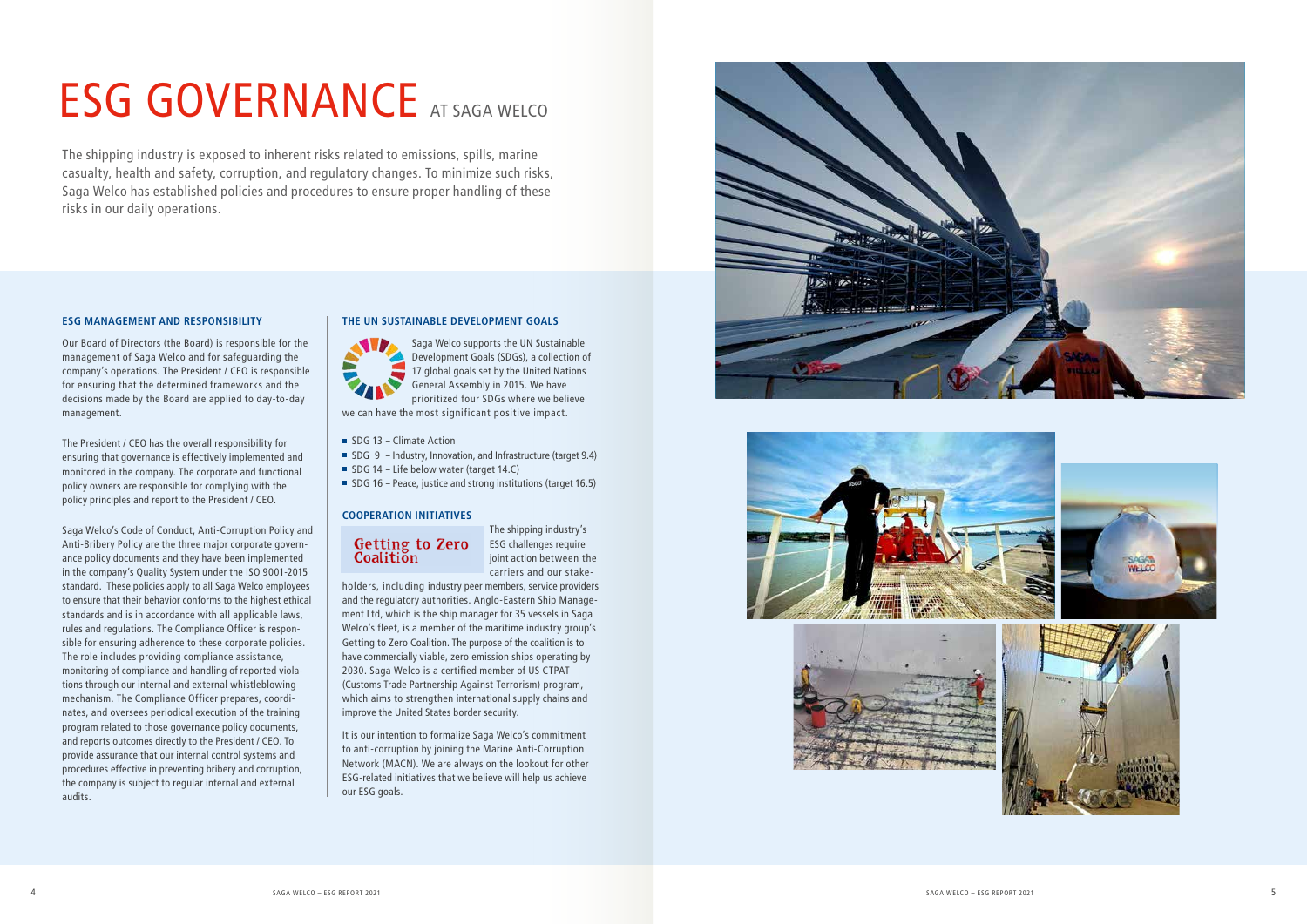Saga Welco's commercial team seeks opportunities, where possible and as much as possible, to reduce ballast voyages so that emissions from the vessel not engaged in trading are minimized. However, in 2021, our fleet was significantly delayed at ports worldwide due to labour shortages, lower operation productivity due to lack of storage space at the warehouse or on the quay, congestions due to increased number of vessel calls, and local authorities' COVID-19 quarantine requirements. This situation resulted in the vessels consuming fuel to upkeep the daily running of the accommodation while not producing any ton-miles of carriage. Further, the delays caused us to increase the speed of our vessels to reach the next cargo loading port on time, which resulted in higher fuel consumption during the passage. As a result,  $CO<sub>2</sub>$  emissions have unavoidably increased in 2021.

- **1** The continuation of our efforts to improve fuel and energy efficiency through our Ship Energy Efficiency Management Plan (SEEMP)
- **2** Improving efficient scheduling, route selections and speed controls with assistance from the weather routing services
- **3** Meeting ballast water treatment requirements at all times
- **4** No incidents causing oil spills to the ocean

#### **SPILLS, DISCHARGES AND ECOLOGICAL IMPACT**



Discharges and potential spills from shipping represent serious environmental risks. Our ability to manage and minimize these risks is critical to preserving the marine environment and to maintaining a good reputation for

the shipping sector, our stakeholders and ourselves.

We support UN SDG 14, targeting the protection of life below water. Especially relevant to our operations is target 14.C, which is aimed at enhancing the conservation and sustainable use of oceans and their resources through the implementation of international law. Crew members on our vessels are trained in and must always follow stringent

In 2021, we prioritized the following areas:

#### **CLIMATE CHANGE AND SHIPPING INDUSTRY AIR EMISSIONS**



Attention to climate change has continued to grow throughout 2021, and there is no doubt that decarbonization is today's highest profile issue. It will set the course of our industry for generations to come. Saga Welco

sees decarbonization as an opportunity to transform past industry practice into a sustainable business model involving our customers and stakeholders.

We abide by the existing regulations and guidelines set by the IMO regarding climate change mitigation and air pollution. We support the IMO climate strategy towards 2050, which aims to reduce  $CO<sub>2</sub>$  emissions per transport work, as an average across international shipping, by at least 40% by 2030, pursuing efforts towards 70% by 2050, compared to 2008; and to reduce total annual GHG emissions by at least 50% by 2050 compared to 2008.

rules for avoiding spills, as well as reporting of incidents should they occur. Saga Welco had no incidents involving spills to the marine environments during 2021.

Ballast water is essential for safe and efficient shipping operations. However, loading and unloading untreated ballast water poses serious ecological, economic and health risks as ships become a vector for the transfer of organisms between ecosystems. Ballast water treatment systems (BWTS) are installed on 84% of Saga Welco's fleet at year end 2021. Additional installation of BWTS on the remaining vessels will be done in 2022 as the vessels undergo regulatory drydock. All vessels will have BWTS by July 2023.

#### **FLEET RECYCLING**



We believe that Saga Welco can make a meaningful contribution to UN SDG 9, which targets building resilient infrastructure, sustainable industrialization and fostering innovation. Our contribution is

related to target 9.4: promoting the upgrade of infrastructure and retrofitting of industries to make them sustainable, i.e. through increased resource use efficiency.

In 2021, two vessels were withdrawn from the fleet and recycled in India, in compliance with the Hong Kong Convention and the IMO's "Guidelines on Vessel Recycling" as well as with the requirements from the Flag Administration.

To minimize emissions, we focus our efforts on improving the route and speed optimization of our fleet. Our ship managers have implemented a ship-specific Ship Energy Efficiency Management Plan (SEEMP) on each vessel. We are continuously working to optimize our fleet for speed through hull and propeller maintenance. Sea life such as algae and molluscs attach themselves to the hull of a vessel, which slows down the vessels and increases fuel consumption. To prevent this from happening, all our vessels have the latest generation silicon-based and antifouling coatings applied to their hulls. Cleaning and polishing routines of the propeller and hull are determined based on close monitoring of the vessels fuel performance efficiency. Ten of our vessels are equipped with Propeller Boss Cap Fins to enhance propeller efficiency.

At the Marine Environment Protection Committee meeting (MEPC 76) in June this year, IMO adopted new requirements for Energy Efficiency Existing Ships (EEXI)1 , Carbon Intensity Indicator (CII)<sup>2</sup> and Enhanced Ship Energy Efficiency Management Plan (SEEMP) Part III. The new requirements are scheduled to be implemented from 1 January 2023. Saga Welco will throughout 2022 work to be compliant with these regulations. Those plans may include measures to improve operational efficiency by applying new technologies to our fleet system.

We comply with the MARPOL Convention Annex VI which specifically addresses the prevention of air pollution from ocean-going ships. This Marpol Convention seeks to control airborne emissions from ships including sulphur oxides  $(SO_x)$ , nitrogen oxides (NO<sub>x</sub>), ozone depleting substances (ODS), volatile organic compounds (VOC) and shipboard incineration. Saga Welco's fleet is compliant with the new IMO regulations on the limit of sulphur content in ship fuels and we only use Very Low Sulphur-content Fuel.



# ENVIRONMENT

For the shipping industry, emissions, discharges, and spills represent significant ecological risks. At Saga Welco, we recognize our responsibility to manage these risks and seek to minimize the impact of our operation on the environment. Reducing emissions, correctly treating discharges, and preventing spills are the key considerations in our environmental policy management.

<sup>&</sup>lt;sup>1</sup> A technical measure for existing ships similar to the EEDI requirements for newbuilding. <sup>2</sup> An operational measure to monitor all the applicable fleet's emission control process year by year from 2023 to 2030 to ensure the international shipping follow the decarbonization strategy that was adopted by IMO in 2018.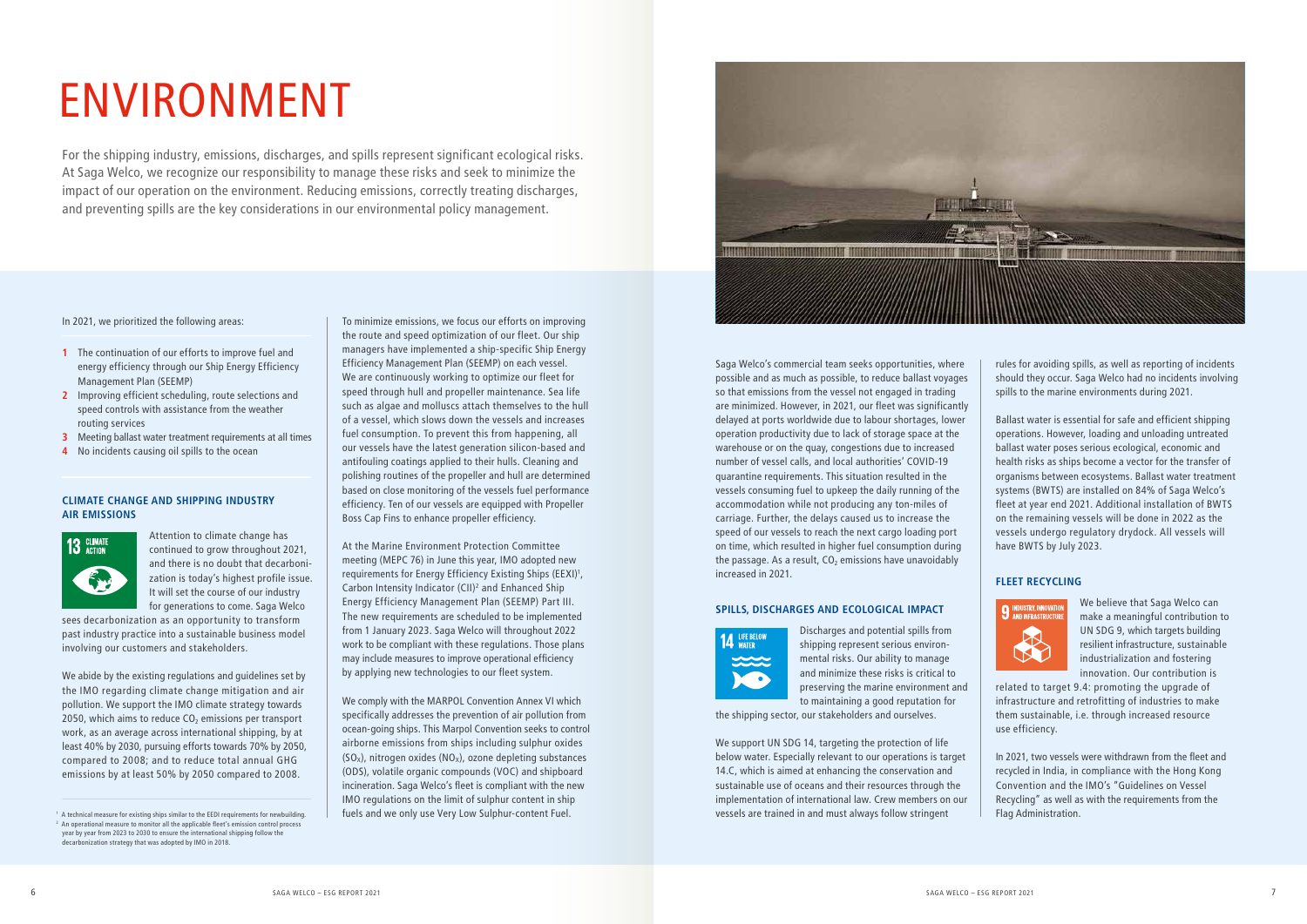**VFPA EcoAction Program:** The Vancouver Fraser Port Authority EcoAction Program recognizes shipping lines that make investments in fuel, technology, or environmental management that help maintain and protect the natural environment in and around the Port of Vancouver. Shipping lines may qualify their ships for gold, silver, or bronze level port discounts by meeting voluntary industry best practices such as using technologies that reduce energy consumption, underwater noise and emissions. Saga Welco has been an active participant in this program for a few years.

**Port of Los Angeles Speed Reduction Program:** Saga Welco is a participant of the Port of Los Angeles Vessel Speed Reduction Initiative Program (VSRP). The objective of the Vessel Speed Reduction Program (VSRP) is to reduce diesel particulate matter (DPM), nitrous oxides (NOx), and greenhouse gas (GHG) emissions from Ocean-Going Vessels (OGV) by reducing their speed as they approach or depart the Port. The Port of Los Angeles provides an incentive on an annual basis depending on compliance with the program. Vessel operators achieving 90 percent compliance in a calendar year will receive the incentive for 100 percent of their vessel calls in that year. In 2021, Saga Welco had a compliance rate of 87.5 percent (1 vessel missed out of 8 calls).

#### **ENVIRONMENTAL INITIATIVES AT PORT**



**Saga Welco has voluntarily** participated in the Port of Vancouver's ECHO (Enhancing Cetacean Habitat and Observation) Program since its inception in 2014. British Columbia has a productive coastal ecosystem that sustains numerous populations of whales, porpoises and dolphins. As whales and ships share the same waters, many of the ships calling at the Port of Vancouver transit through endangered southern resident killer whale critical habitat, as well as other areas of importance to whales such as the northern resident killer whales, humpback, fin, blue, and sei whales.

**Recognizing** that commercial marine activity in the region has the potential to impact at-risk whales, the Vancouver Fraser Port Authority launched the ECHO Program in 2014 to better understand and reduce the cumulative effects of shipping on whales throughout the southern coast of British Columbia. The long-term goal of the ECHO Program is to develop and implement initiatives that result in a quantifiable reduction in threats to whales as a result of shipping activities. The ECHO program if focused on reducing underwater noise generated by vessels, which requires the voluntary slowdown of vessels.

#### **PROTECTING MARINE LIFE IN BRITISH COLUMBIA**



#### **OCCUPATIONAL HEALTH AND SAFETY**

To ensure a diligent follow-up of HSE matters, we have defined the following targets:

- **1** Prevent injuries and accidents
- **2** High attendance in the workplace/stable and low absenteeism ratio
- **3** Be an attractive employer

The ship-related H&S management and policies are governed by Maritime Labour Convection (MLC) and ISM code, chapter 9 of SOLAS regulations and voluntarily compliance from ISO 45001:2018 Occupational health and safety.

Saga Welco's HSE Handbook contains a detailed description of Saga Welco's employee health and safety policies, including measures to ensure compliance with legal requirements, and specific set targets and initiatives to monitor and improve the working environment. Overriding responsibility in this area rests with the President / CEO. Employee participation specified by the Norwegian law is ensured through an elected employee safety representative. An annual review of HSE policies is documented and reported in accordance with Norwegian law.

At our international branch offices, our HSE policy documents are available to all employees via the company intranet. The General Manager is responsible for HSE management to ensure that policies are adapted to applicable local laws and regulations. This personnel handbook is reviewed and revised semi-annually, at a minimum.

Our employees are our most valuable asset, and their health and safety is our number one priority. Safe working conditions as well as healthy and motivated employees are key to Saga Welco's long-term success. We support and comply with international and national regulations ensuring human and labour rights throughout our operations and business activities.

> There were 113 full time employees at Saga Welco at year end, assigned to offices in Tønsberg, Bergen, Savannah, Vancouver, Antwerp, Livorno, Shanghai, Seoul, Tokyo, Sao Paulo and Rio de Janeiro.

In 2021, the lost time incident rate (LTIR) increased from 2.56, up from 2.06 in 2020. The lost time incident frequency (LTIF) was 1.57 in 2021. The increase was caused by a tragic accident onboard Heranger in August 2021 which happened due to misunderstandings and breach of procedures, resulting in a lethal injury. Following the accident, all crew were reminded of the safety procedures.

#### **OUR RESPONSE TO THE PANDEMIC**

In 2021, management at Saga Welco continued to place priority on the health and safety of our employees as the COVID-19 pandemic continued. For our office employees, working from home was strongly recommended when feasible and employees were provided with the necessary equipment to facilitate work from home.

|               | 2021 | 2020 |
|---------------|------|------|
| Norway        | 2.8  | 3.1  |
| Rio/Sao Paulo | 0.8  | 5.1  |
| Shanghai      | 0.6  | 0.0  |
| Tokyo         | 0.2  | 1.3  |
| Seoul         | 0.0  | 0.4  |
| Savannah      | 0.9  | 0.0  |
| Vancouver     | 0.9  | 0.4  |
| Livorno       | 1.6  | 1.1  |
| Antwerp       | 5.0  | 1.2  |
|               |      |      |

Absence ratios 2021 vs 2020;

## SOCIAL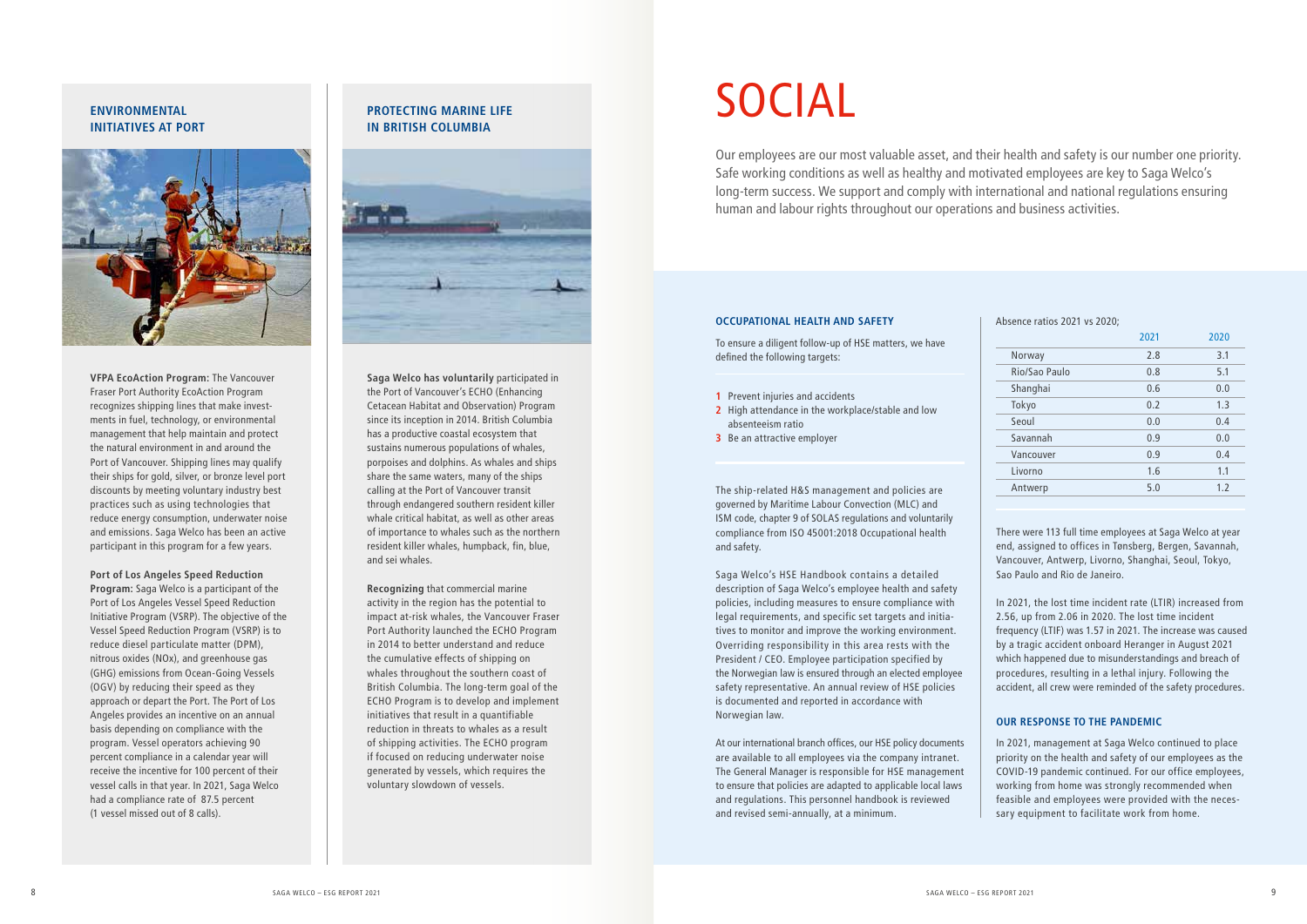

Our seafarers continued to be affected by closed borders and constantly changing restrictions and quarantine rules, making crew changes unpredictable and difficult. In some parts of the world seafarers were recognised as essential workers, which made access to vaccines and crew changes easier while in other ports, shore leave and crew changes were still being refused, and in some cases even medical help is refused. This means that our seafarers still face longer periods onboard, but also at home not knowing at what point they will be able to return to work.

To ensure smooth crew change, we have deviated a total of 15 vessels from their original route to make sure our crew was able to start and end their contract as close as possible to the contract expiration date. This has not been possible for all vessels and on a few occasions,

#### Individuals within the organization's governance bodies

| Male | Female | Under 30<br>years old | $30 - 50$<br>years old | Over 50<br>years old |
|------|--------|-----------------------|------------------------|----------------------|
|      |        |                       |                        | b                    |

#### Number of onshore personnel in each employee category

| Male | Female | Under 30<br>years old | $30 - 50$<br>years old | Over 50<br>years old |
|------|--------|-----------------------|------------------------|----------------------|
| 85   | 35     | 16                    | 53                     | 51                   |

#### Number of shipboard personnel in each employee category

| Male | Female | Under 30<br>years old | $30 - 50$<br>years old | Over 50<br>years old |
|------|--------|-----------------------|------------------------|----------------------|
| 934  |        | 301                   | 560                    | 80                   |

- Recognise seafarers as key workers and give them priority access to Covid-19 vaccines
- **Establish and implement gold standard health** protocols based on existing best practice
- **Increase collaboration between ship operators** and charterers to facilitate crew changes
- $\blacksquare$  Ensure air connectivity between key maritime hubs for seafarers.

we were unable to conduct crew changes for 5-7 months. Due to the long periods away from home, we have focused on the mental well-being of our crew and introduced a wellness program.

Due to the number of Covid-19 variants, we continued to have a strict policy for all crew. This included selfisolation at home, hotel quarantine, PCR tests, daily body temperature checks and maintaining social distancing for the first 14 days when they embark the vessel. We only allow essential workers on board the vessel while in port, and no one except crew is allowed inside accommodation. Face masks for crew and any essential workers has continued to be mandatory. This way we reduce the risk of Covid-19 spreading amongst our crew and putting the vessel at risk.

The network held the first meeting on Teams in late 2021 and agreed to meet online on a bi-monthly basis. The aim is to create a meeting place for young females to be inspired, experience personal growth, drive change between each other, and further develop in-house talents. Experienced Saga Welco professionals and guest speakers will be invited to share insights and experience.

Recognising our responsibility to improve the situation of our seafarers, we signed the Neptune Declaration early in 2021 together with more than 850 organisations and companies. The declaration defines four main actions to address the challenges caused by the pandemic:

Saga Welco recognizes that we have a responsibility to ensure safe and healthy working condition for our crew.



**The Neptune Declaration** on Seafarer Wellbeing and Crew Change

#### **EQUALITY AND ANTI-DISCRIMINATION**

Saga Welco encourages equal opportunities and treatment for all employees and has incorporated a policy which is firmly against all discriminations. Any form of discrimination or harassment, including those based on race, colour, gender, religion, age, national origin, citizenship status, sexual orientation, or disability, is not tolerated. Diversity in gender is important to us, and we monitor the development in our organisation. Of the Group's 122 employees, 37 are women. We have not recorded any instances of involuntary part-time positions.

#### **YOUNG WOMEN IN SAGA WELCO**

In 2021, young women at Saga Welco took the initiative to establish "Young Females Saga Welco". The mission was to support young females employees globally with competence development by sharing information, best practices, and experiences, and eventually to increase the diversity within the company. The target group is female employees under 35 years. The initiative was supported by the management, and a total of 13 individuals were invited.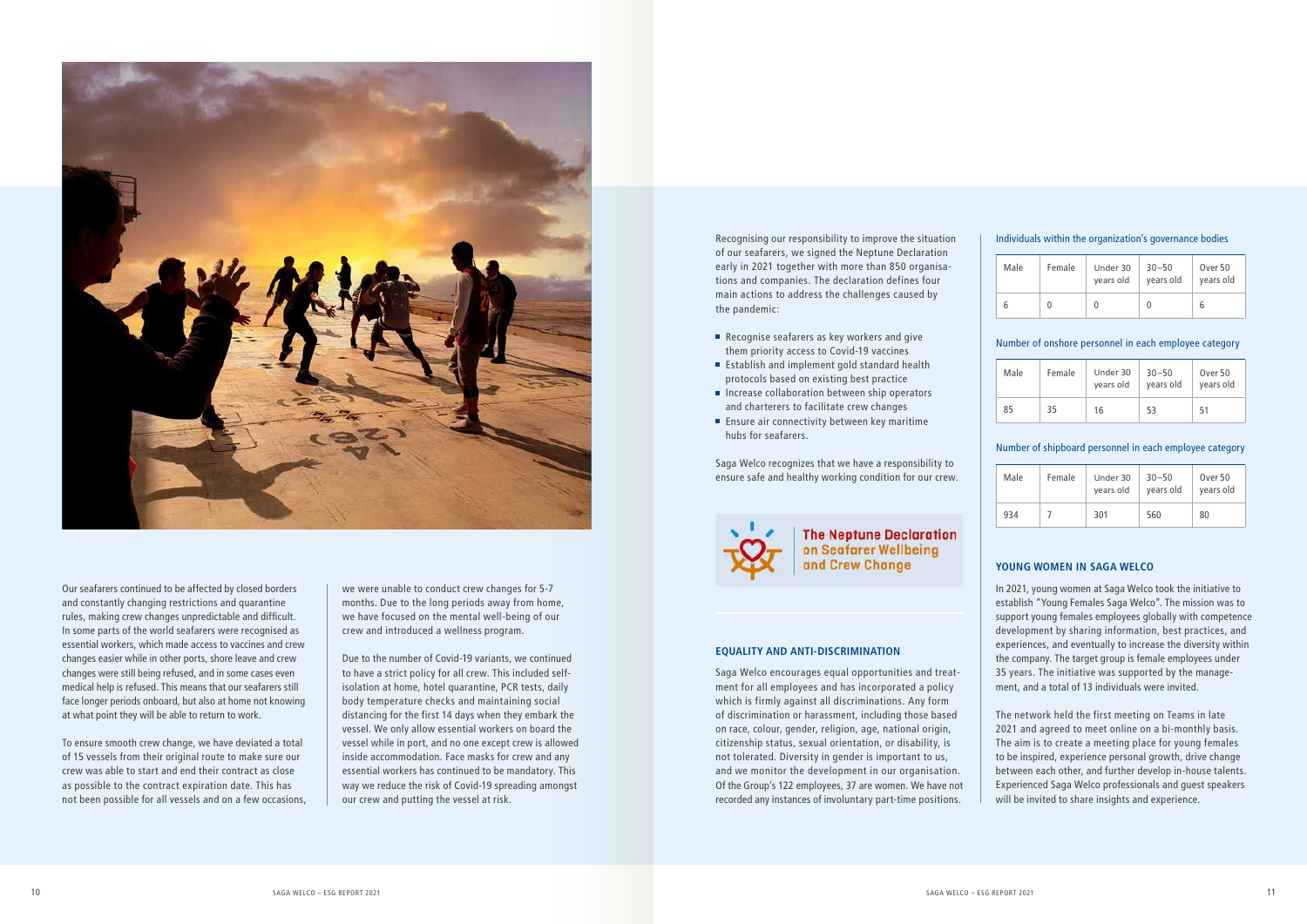These three documents make up the Saga Welco Code and describe the general policies and procedures with which all Saga Welco employees and our business partners must comply to ensure that their behavior conforms to the highest ethical standards and is in accordance with all applicable laws, rules and regulations.

#### **ANTI-CORRUPTION AND BUSINESS ETHICS**

The effects of corruption undermine economic and social development and the UN Sustainable Development Goals. Saga Welco has a zero-tolerance policy towards bribery and corruption in any form. We are committed to upholding all laws relevant to countering bribery and corruption in all jurisdictions where we operate. Relevant laws include, among others, the U.S. Foreign Corrupt Practices Act and the U.K. Bribery Act, both of which are applicable all over the world. Our policy applies to all employees at Saga Welco and all third-party individuals, businesses, government and public bodies or organizations our company comes into contact with in the course of our business activities.

Anti-competitive practices distort the market, with negative consequences for both the market and our customers. Saga Welco's policy is to fully comply with competition laws in all jurisdictions where we operate and are governed by our Competition Law Compliance Manual. The competition rules in the US, EU and most other jurisdictions are to a large extent similar. In general, anti-competitive agreements or practices are prohibited if the conduct has a negative effect on competition.

All existing employees receive regular and relevant training on how to understand and adhere to our

#### **BIMCO ANTI-CORRUPTION CLAUSE FOR CHARTER PARTIES**



Saga Welco seeks to incorporate BIMCO's Anti-Corruption clause dated 24.11.2015 when chartering 'in' or 'out' vessels for single trips or periods and use best endeavours to include a BIMCO Anti-Corruption

Clause in all new Contracts of Affreightment (CoA), and for renewal of existing CoA's.

anti-corruption governance policies. No incidents of corruption or requests for bribes were reported/ identified in 2021.

#### **WHISTLEBLOWING AND PROTECTION**

A whistleblowing mechanism allows employees to raise concerns about corruption issues or violations of the Saga Welco Code with their line manager or our Compliance Officer. Under our Code of Conduct, employees are expected to report their concerns if they observe suspected violations of the Saga Welco Code or any instances of activity in the workplace that are otherwise dishonest, illegal or unethical.

Saga Welco encourages openness and will support anyone who raises genuine concerns in good faith under this policy. We are committed to ensuring that no one suffers any detrimental treatment as a result of refusing to take part in bribery and corruption, or because they reported in good faith their suspicion that an actual or potential bribery or other corruption offence has taken place or may take place in the future.

#### **CODE OF CONDUCT FOR SUPPLIERS**

Our zero-tolerance approach to bribery and corruption is communicated to all suppliers, contractors and business partners at the outset of our business relationship with them and as appropriate thereafter.

Our Anti-Corruption and Anti-Bribery Policy requires that due diligence must be performed and documented when executing new agency agreements or new consulting agreements with third parties. Contracts must incorporate an anti-bribery clause.



The UN SDG target 16.5 is aimed at substantially reducing corruption and bribery in all their forms. Saga Welco is committed to supporting this target through our own diligent anti-corruption policies and intend to support collective action to reduce corruption and bribery by joining the MACN.

# GOVERNANCE

Saga Welco is committed to conducting its business lawfully and ethically and expects that all its employees meet the highest standards of legal and ethical conduct. Our governance framework is embodied in our Code of Conduct, Anti-Corruption Policy and Anti-Bribery Policy, and Competition Law Compliance Manual.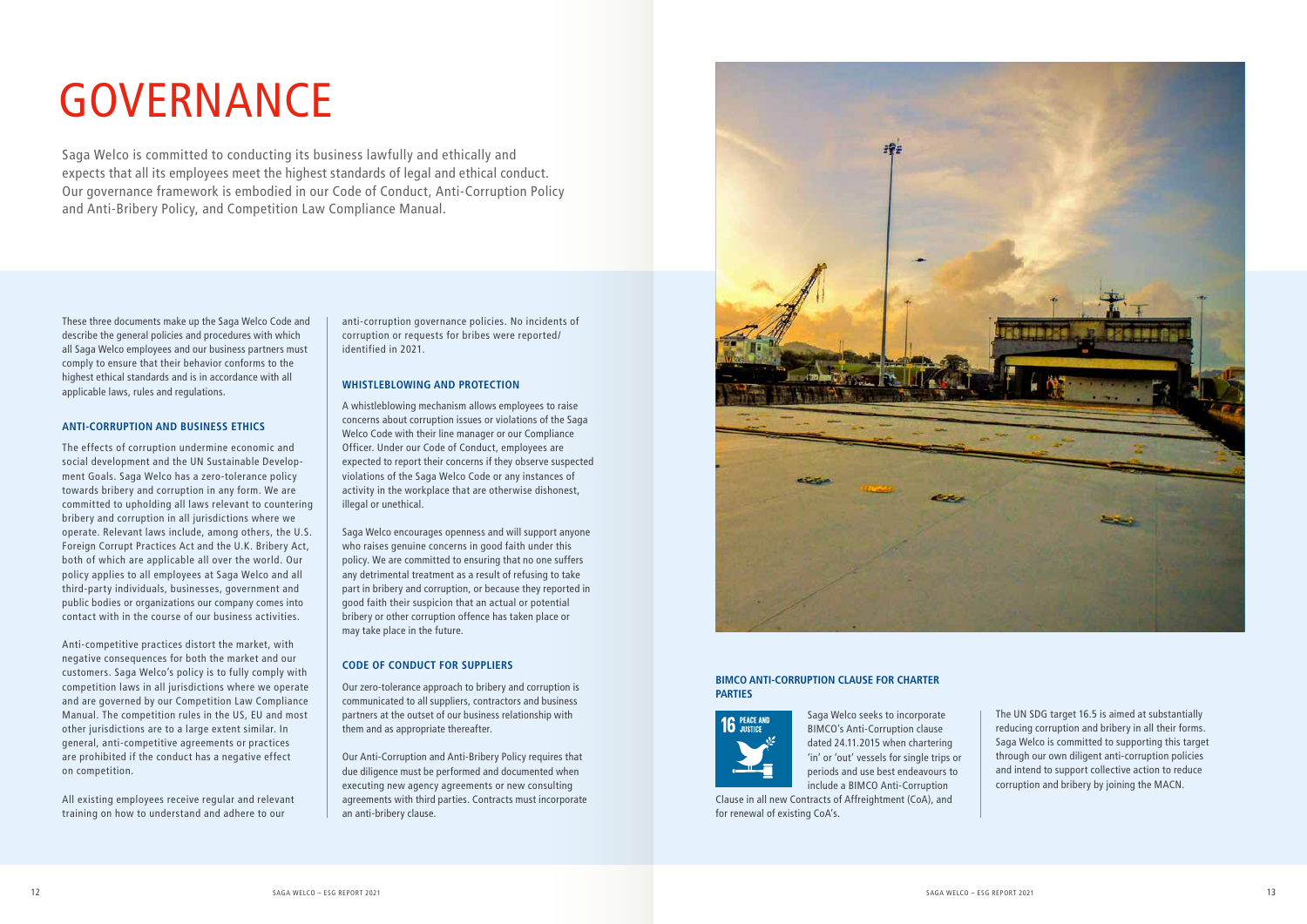#### **GREENHOUSE GAS EMISSIONS**

| $CO2$ emissions <sup>1</sup>                                                                                                                                                    |                         |               |               |                         |
|---------------------------------------------------------------------------------------------------------------------------------------------------------------------------------|-------------------------|---------------|---------------|-------------------------|
| Gross global Scope 1 emissions:<br>Operational control approach                                                                                                                 | Metric tons $CO2$ -e    | 1 042 542     | 980 762       | TR-MT-110a.1            |
| Gross global Scope 2 emissions                                                                                                                                                  | Metric tons $CO2$ -e    | 35            | 41            | Additional<br>GRI 305-2 |
| Discussion of long-term and short-term<br>strategy or plan to manage Scope 1 emissions,<br>emissions reduction targets, and an analysis<br>of performance against those targets | Qualitative description | Page 4        | Page 6        | TR-MT-110a.2            |
| Reporting on climate related risks and oppor-<br>tunities in line with the recommendations<br>of the Task Force on Climate-Related Financial<br><b>Disclosures</b>              | Qualitative description | Not available | Not available | Additional              |

| Energy consumed <sup>2</sup> |                                                                        |            |            |              |
|------------------------------|------------------------------------------------------------------------|------------|------------|--------------|
| Total energy consumed        | Gigajoules (GJ)                                                        | 14 507 055 | 13 644 731 | TR-MT-110a.3 |
|                              | Percentage of energy<br>from heavy fuel (%)                            | 89%        | 89%        |              |
|                              | Percentage of energy from<br>renewable / low-carbon<br>sources $(\% )$ | $0\%$      | $0\%$      |              |

| <b>EEDI</b>                                                    |                                         |                                     |                                     |              |
|----------------------------------------------------------------|-----------------------------------------|-------------------------------------|-------------------------------------|--------------|
| Average Energy Efficiency Design Index<br>(EEDI) for new ships | Grams of $CO2$ per<br>ton-nautical mile | No new ships<br>acquired in<br>2021 | No new ships<br>acquired in<br>2020 | TR-MT-110a.4 |

| EEOI & AER $3,4$                                                                  |                                                   |       |      |            |
|-----------------------------------------------------------------------------------|---------------------------------------------------|-------|------|------------|
| Fleet average Energy Efficiency Operational<br>Indicator (EEOI): Weighted average | Grams of $CO2$ per<br>ton-nautical mile           | 12.18 | 8.13 | Additional |
| Average Efficiency Ratio (AER):<br>Weighted average                               | Grams of CO <sub>2</sub> per<br>ton-nautical mile | 6.23  | 5.58 | Additional |

#### **AIR QUALITY**

| Other emissions to air <sup>5</sup> |             |        |         |              |
|-------------------------------------|-------------|--------|---------|--------------|
| (1) $NOx$ (excluding $N2O$ )        | Metric tons | 28 127 | 26 280  | TR-MT-120a.1 |
| $(2)$ SO <sub>x</sub>               | Metric tons | 2965   | 2 7 9 4 |              |
| (3) Particulate matter              | Metric tons | 210    | 221     |              |

### DISCLOSURES

Accounting metric  $\bullet$  Accounting metric  $\bullet$  Accounting metric  $\bullet$  Data 2021  $\bullet$  Data 2021  $\bullet$  SASB code  $\bullet$  Accounting metric  $\bullet$  Accounting metric  $\bullet$  Accounting metric  $\bullet$  Data 2021  $\bullet$  Data 2021  $\bullet$  SASB code

#### **ECOLOGICAL IMPACTS**

| Marine protected areas <sup>6</sup>                                                      |                       |     |              |              |
|------------------------------------------------------------------------------------------|-----------------------|-----|--------------|--------------|
| Shipping duration in marine protected areas<br>or areas of protected conservation status | Number of travel days | 464 | Not reported | TR-MT-160a.1 |
|                                                                                          |                       |     |              |              |

| Implemented ballast water |                |     |     |              |
|---------------------------|----------------|-----|-----|--------------|
| (1) Exchange              | Percentage (%) | 31% | 33% | TR-MT-160a.2 |
| (2) Treatment             | Percentage (%) | 84% | 81% |              |

| Spills and releases to the environment |                     |  |  |              |
|----------------------------------------|---------------------|--|--|--------------|
| (1) Number                             | Number              |  |  | TR-MT-160a.3 |
| (2) Aggregate volume                   | Cubic metres $(m3)$ |  |  |              |

| Waste                        |             |       |              |            |
|------------------------------|-------------|-------|--------------|------------|
| Waste generated <sup>3</sup> | Metric tons | 179.9 | Not reported | Additional |

#### **BUSINESS ETHICS**

| <b>Corruption index</b>                                                                                                                   |                    |              |              |                          |
|-------------------------------------------------------------------------------------------------------------------------------------------|--------------------|--------------|--------------|--------------------------|
| Number of calls at ports in countries that<br>have the 20 lowest rankings in Transparency<br>International's Corruption Perceptions Index | Number             | Not reported | Not reported | TR-MT-510a.1             |
| Corruption                                                                                                                                |                    |              |              |                          |
| Total amount of monetary losses as a result<br>of legal proceedings associated with bribery<br>or corruption                              | Reporting currency | $\mathbf{0}$ | 0            | TR-MT-510a.2             |
|                                                                                                                                           |                    |              |              |                          |
| <b>Facilitation payments</b>                                                                                                              |                    |              |              |                          |
| Incidents where bribes have been requested                                                                                                | Number             | $\mathbf{0}$ | 0            | Additional, SDG 16       |
|                                                                                                                                           |                    |              |              |                          |
| <b>Fines and sanctions</b>                                                                                                                |                    |              |              |                          |
| <b>Significant Monetary fines</b>                                                                                                         | Number             |              | 0            | Additional,<br>GRI 419-1 |
| Total monetary value of significant fines                                                                                                 | Reporting currency |              | 0            |                          |
| Non-monetary sanctions for non-compliance<br>with laws and/or regulations                                                                 | Number             |              | 0            |                          |
|                                                                                                                                           |                    |              |              |                          |

| Data 2021 $\blacktriangledown$ | Data 2020 $\blacktriangleright$ | $SASB code$ $\rightarrow$ |
|--------------------------------|---------------------------------|---------------------------|
|                                |                                 |                           |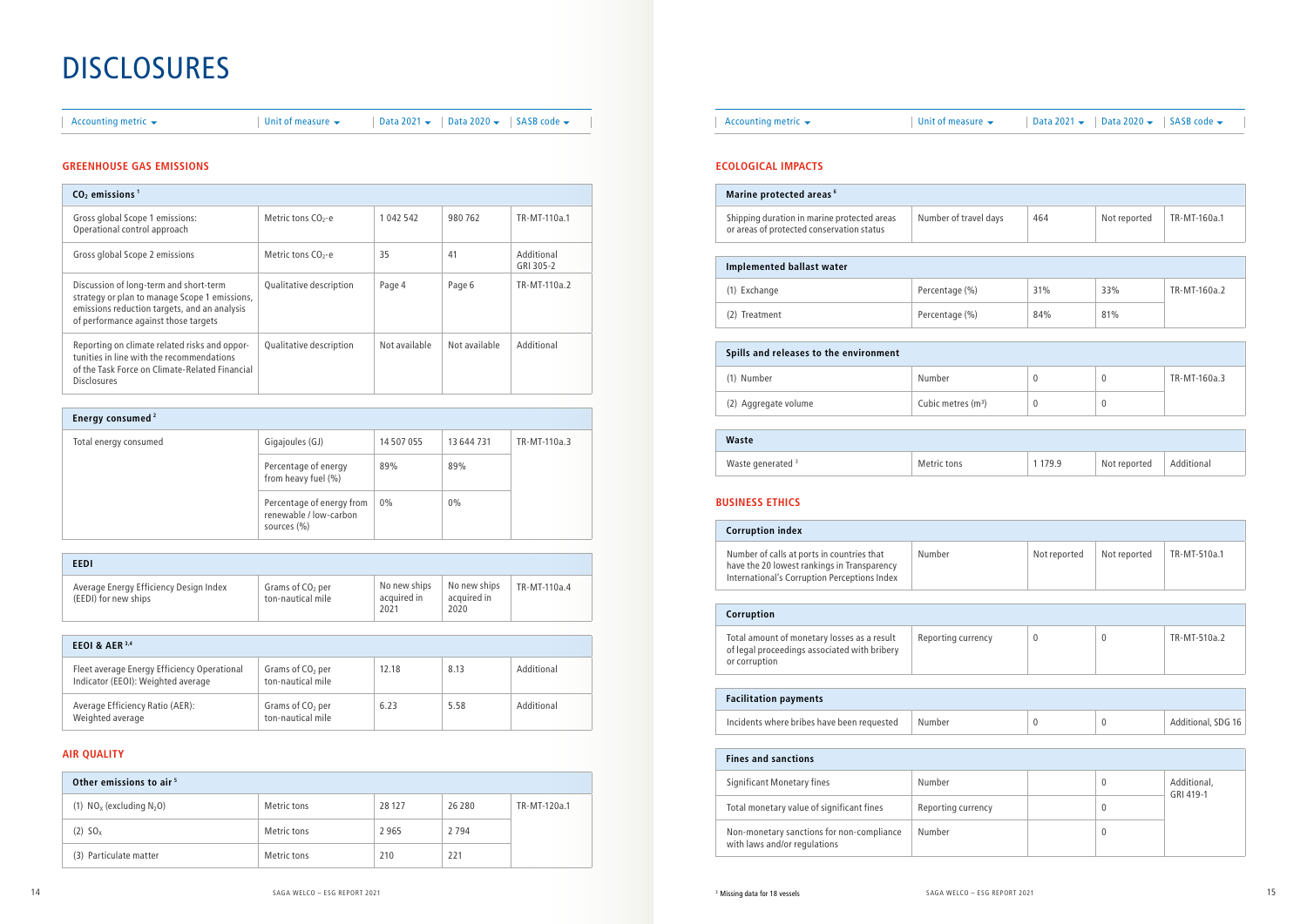**A** end of year 2021

#### **EMPLOYEE HEALTH & SAFETY**

| Lost time incident rate <sup>7</sup> |      |      |      |                          |
|--------------------------------------|------|------|------|--------------------------|
| Lost time incident rate (LTIR)       | Rate | 2.56 | 2.07 | TR-MT-320a.1             |
| Lost time incident frequency (LTIF)  | Rate | .57  | 0.85 | Additional,<br>GRI 403-9 |

#### **ACCIDENT & SAFETY MANAGEMENT**

| Marine casualties <sup>8</sup> |                |       |                          |              |
|--------------------------------|----------------|-------|--------------------------|--------------|
| Incidents                      | Number         |       | $\overline{\phantom{a}}$ | TR-MT-540a.1 |
| Very serious marine casualties | Percentage (%) | $0\%$ | $0\%$                    |              |

| Conditions of class <sup>9</sup>                    |        |    |              |
|-----------------------------------------------------|--------|----|--------------|
| Number of Conditions of Class<br>or Recommendations | Number | 41 | TR-MT-540a.2 |

| Port State Control <sup>10</sup> |        |      |      |              |
|----------------------------------|--------|------|------|--------------|
| (1) Deficiencies                 | Rate   | 0.47 | 0.58 | TR-MT-540a.3 |
| (2) Detentions                   | Number |      |      |              |

#### **OUR OPERATIONS IN NUMBERS**

| Number of shipboard personnel              | Number                   | 1109 <sup>A</sup> | 1 0 9 1   | TR-MT-000.A |
|--------------------------------------------|--------------------------|-------------------|-----------|-------------|
| Total distance traveled by vessels         | Nautical miles (nm)      | 3 322 188         | 3495038   | TR-MT-000.B |
| Operating days                             | Days                     | 17866             | 18 2 7 3  | TR-MT-000.C |
| Deadweight tonnage                         | Thousand deadweight tons | 2570757A          | 2 615 705 | TR-MT-000.D |
| Number of vessels in fleet                 | Number                   | 51 <sup>A</sup>   | 52        | TR-MT-000.E |
| Number of vessel port calls                | Number                   | 617               | 1647      | TR-MT-000.F |
| Twenty-foot equivalent unit (TEU) capacity | TEU                      |                   |           | TR-MT-000.G |

Figures provided in this report are based on estimates outlined below:

Figures provided as per the end of the financial year (December 31).

- 1 **CO<sub>2</sub>** emissions: Calculations are based on IMO emission factors and fuel consumed. The financial control approach has been applied for Scope 1. The location-based method has been applied for Scope 2. Calculations based on emission factors from IEA 2021 and AIB 2021.
- **2 Energy consumption:** Calculations are based on tonnes of oil equivalents (toe), using DEFRA conversion factors to calculate energy consumed in gigajoules (GJ).
- **3 Energy Efficiency Operational Indicator (EEOI):** The EEOI measures the fuel efficiency of a ship in operation and is estimated based on fuel consumed, cargo carried, and distance travelled (nm).
- **4 Average Efficiency Ratio (AER):** carbon intensity metric estimated based on fuel consumed, distance travelled (nm), and deadweight tonnage (DWT).
- **5 Other emissions to air (NO<sub>X</sub>, excluding N<sub>2</sub>O, SO<sub>X</sub> and particulate matter):** Estimated based on distance travelled (nm) and a tool developed by Danish Shipping (full style) for calculating emissions from bulk carrier vessels.
- **6 Marine protected areas: A marine protected area as defined by the International Union for Conservation of Nature (IUCN):** Any area of intertidal or sub-tidal terrain, together with its overlying water and associated flora, fauna, historical and cultural features, which has been reserved by law or other effective means to protect part or all of the enclosed environment, listed in the World Database of Protected Areas (WDPA) and mapped on Protected Planet. Protected Planet is the most up to date and complete source of information on protected

areas, updated monthly with submissions from governments, non-governmental organizations, landowners and communities. It is managed by the United Nations Environment World Conservation Monitoring Centre. However, the reported number does not necessarily include all Marine protected areas internationally established and regulated in International the Marine Organization (IMO) Conventions and areas established nationally by member states. Please note that duration in MPAs is based on PPS data updated every 6th hours.

- **7 Lost time incident rate (LTIR):** The rate is calculated based on (lost time incidents) / (1,000,000 hours worked), and includes incidents resulting in absence from work beyond the date or shift when it occurred.
- **8 Marine casualties:** The definition of a marine casualty is based on the United Nations International Maritime Organization (IMO)'s Code of International Standards and Recommended Practices for a Safety Investigation into a Marine Casualty or Marine Incident Resolution MSC 255(84), paragraph 2.9, chapter 2 of the General provisions.
- **9 Conditions of class:** The data provided represents the number of Conditions of Class or Recommendations Saga Welco vessels have received from a Flag Administration or a Recognized Organization (RO) that has been delegated the authority to issue such findings. The scope of disclosure includes all Conditions of Class regardless of whether they resulted in withdrawal, suspension, or invalidation of a vessel's Class certificate.

**10 Port state control:** Deficiency rate is calculated using the number of deficiencies it received from regional port state control (PSC) divided by total number of port state control inspections.

### DISCLAIMER AND ASSUMPTIONS

Accounting metric  $\rightarrow$  Unit of measure  $\rightarrow$  Data 2021  $\rightarrow$  Data 2020  $\rightarrow$  SASB code  $\rightarrow$